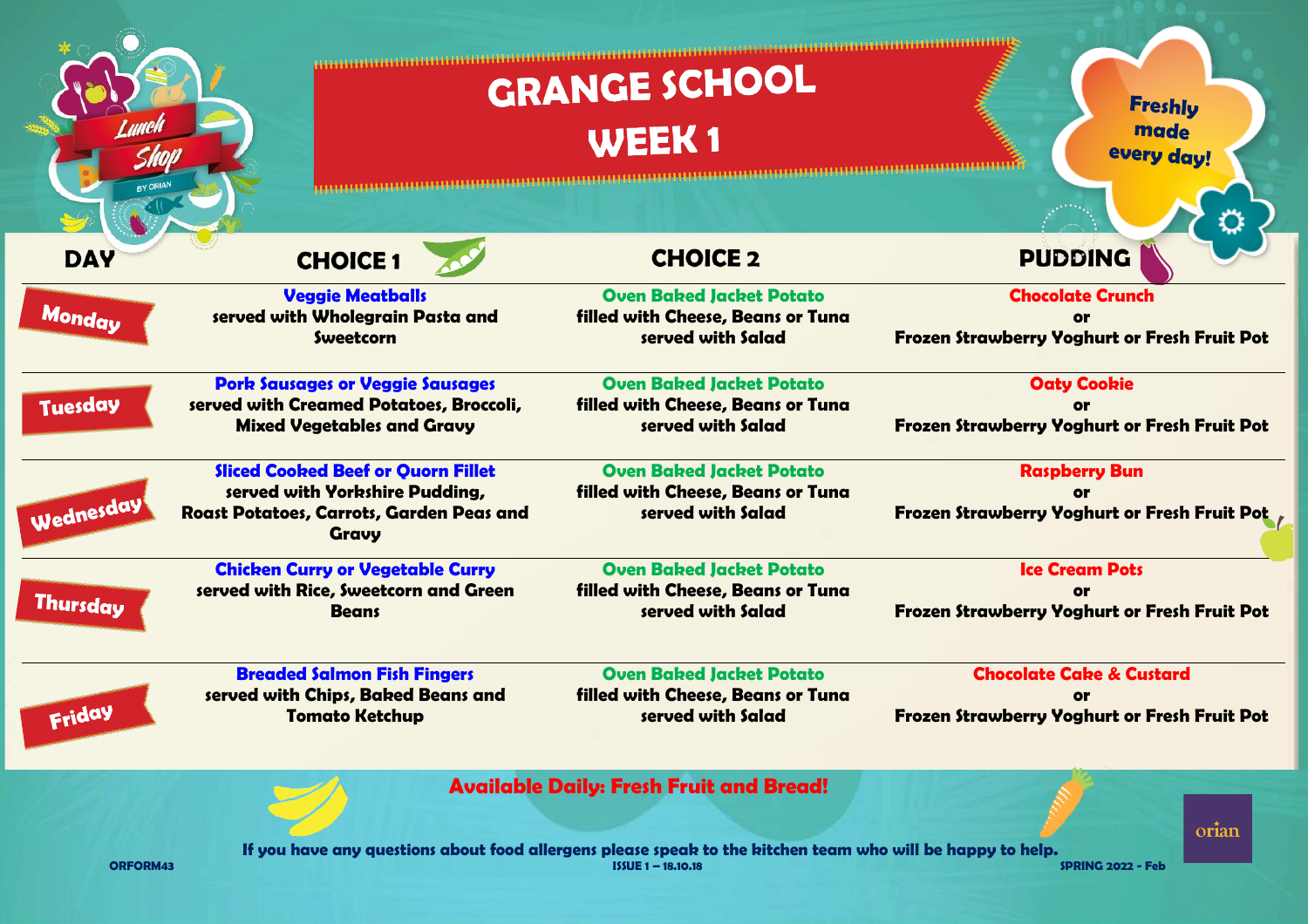| <b>RY ORIA!</b> |                                                                                                                                    | <b>GRANGE SCHOOL</b><br>WEEK <sub>2</sub>                                                                                                                                        | <b>Freshly</b><br>made<br>every day!                                                            |
|-----------------|------------------------------------------------------------------------------------------------------------------------------------|----------------------------------------------------------------------------------------------------------------------------------------------------------------------------------|-------------------------------------------------------------------------------------------------|
| <b>DAY</b>      | <b>CHOICE 1</b>                                                                                                                    | <b>CHOICE 2</b>                                                                                                                                                                  | <b>PUDDING</b>                                                                                  |
| Monday          | <b>Pork or Veggie Meatballs in Gravy</b><br>served with Wholegrain Pasta, Sweetcorn<br>and Peas                                    | <b>Oven Baked Jacket Potato</b><br>filled with Cheese, Beans or Tuna<br>served with Salad                                                                                        | <b>Vanilla Muffin</b><br><b>or</b><br>Frozen Strawberry Yoghurt or Fresh Fruit Pot              |
| Tuesday         | <b>Fish Fingers or Cheese Whirl</b><br>served with Potato Wedges and<br><b>Baked Beans</b>                                         | <b>Oven Baked Jacket Potato</b><br>filled with Cheese, Beans or Tuna<br>served with Salad                                                                                        | <b>Chocolate Brownie</b><br>Frozen Strawberry Yogurt or Fresh Fruit Pot                         |
| Wednesday       | <b>Roast Chicken or Quorn Fillet</b><br>served with Roast Potatoes, Carrots, Broccoli<br>and Gravy                                 | <b>Oven Baked Jacket Potato</b><br>filled with Cheese, Beans or Tuna<br>served with Salad                                                                                        | Flapjack<br>or<br>Frozen Strawberry Yoghurt or Fresh Fruit Pot                                  |
| <b>Thursday</b> | <b>Savoury Minced Beef or Veggie Mince</b><br>served with Yorkshire Pudding, Mashed<br><b>Potatoes, Peas and Whole Green Beans</b> | <b>Oven Baked Jacket Potato</b><br>filled with Cheese, Beans or Tuna<br>served with Salad                                                                                        | <b>Ice Cream Pot</b><br><b>Frozen Strawberry Yoghurt or Fresh Fruit Pot</b>                     |
| Friday          | <b>Breaded White Fish Fillet</b><br>served with Chips, Mixed Vegetables and<br><b>Tomato Ketchup</b>                               | <b>Oven Baked Jacket Potato</b><br>filled with Cheese, Beans or Tuna<br>served with Salad                                                                                        | <b>Banana Cake &amp; Chocolate Sauce</b><br>Or.<br>Frozen Strawberry Yoghurt or Fresh Fruit Pot |
|                 | <b>ORFORM4:</b>                                                                                                                    | <b>Available Daily: Fresh Fruit and Bread!</b><br>If you have any questions about food allergens please speak to the kitchen team who will be happy to help.<br>ISSUE 1-18.10.18 | orian<br>SPRING 2022 - Feb                                                                      |